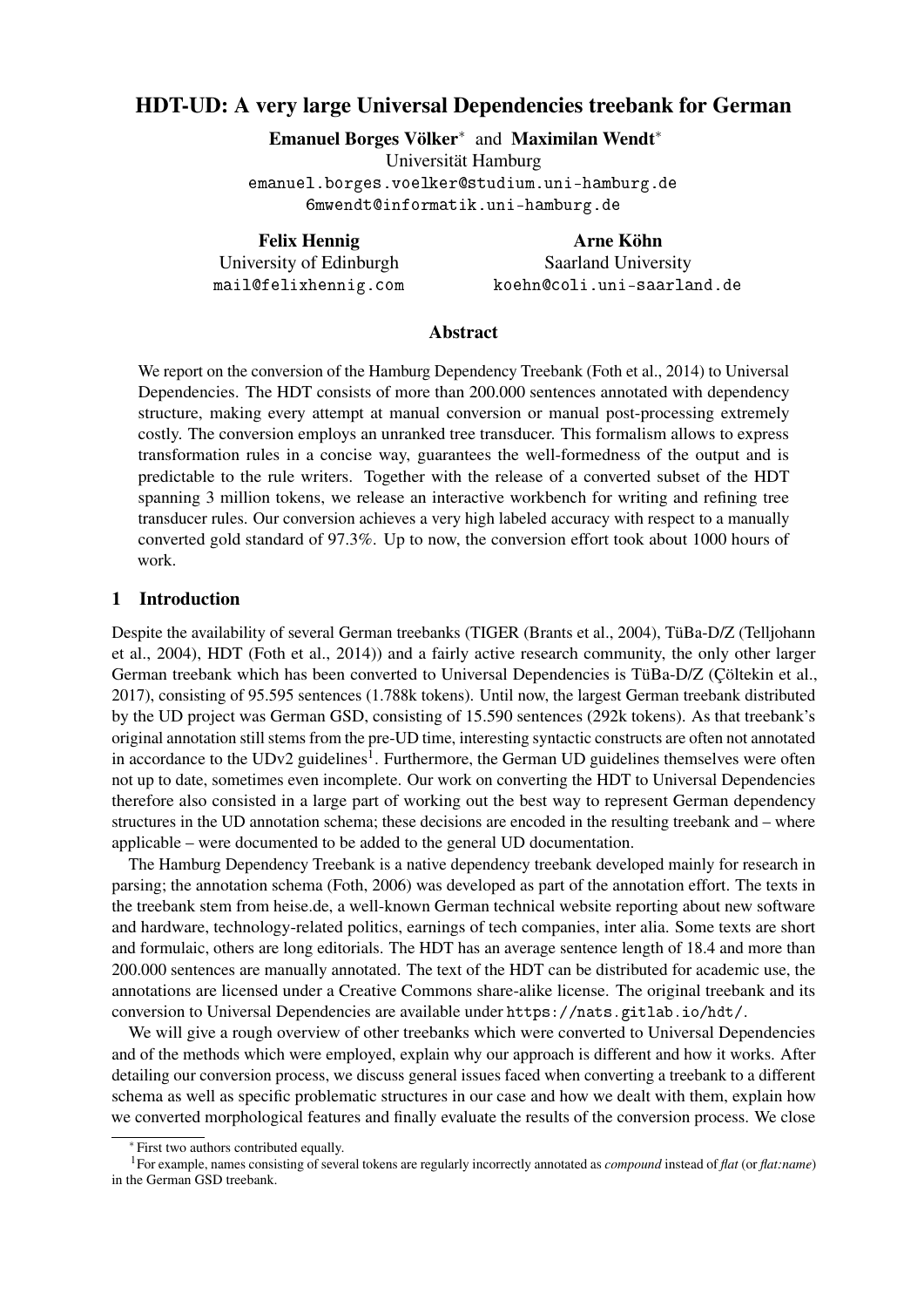with a description of the (treebank agnostic) interactive conversion workbench developed as part of the conversion effort which enabled this large scale conversion.

## 2 Related Work

The Universal Dependencies (UD) project [\(McDonald et al., 2013\)](#page-10-4) has caused many treebank maintainers to convert their treebank from their schema – often only used by this one treebank – to the UD schema. Examples can be found in Swedish [\(Nivre, 2014;](#page-10-5) [Ahrenberg, 2015\)](#page-10-6), Finnish [\(Pyysalo et al., 2015\)](#page-10-7), Danish [\(Johannsen et al., 2015\)](#page-10-8), Norwegian [\(Øvrelid and Hohle, 2016\)](#page-10-9), Turkish [\(Sulubacak et al., 2016\)](#page-11-1), Hindi [\(Tandon et al., 2016\)](#page-11-2) and North Sámi [\(Tyers and Sheyanova, 2017\)](#page-11-3). Most conversions rely on ad-hoc scripting of the conversion process, and a lot of manual intervention.

In some cases, a more systematic approach was taken. [Pyysalo et al. \(2015\)](#page-10-7) based their conversion on dep[2](#page-1-0)dep<sup>2</sup>, a treebank conversion tool that allows for the definition of rules which are then converted to prolog code. [Tyers and Sheyanova \(2017\)](#page-11-3) used XSLT, an XML tree conversion language, to build a pipeline to convert their parser output from the native schema to UD. [Çöltekin et al. \(2017\)](#page-10-2) converted their constituency treebank with an automatic approach based on traditional head-finding heuristics. [Seddah](#page-10-10) [et al. \(2018\)](#page-10-10) converted a treebank by training a parser on a different treebank annotated with Universal Dependencies, using the original source annotations as additional features to the parser. This parser is then able to produce high quality UD annotations for other treebanks of the same language and with the same source annotation schema. For German, this approach is unlikely to work in the future as the different treebanks do not share a common source annotation schema.

[Hennig and Köhn \(2017\)](#page-10-11) developed TrUDucer, a tool to convert dependency treebanks between different schemas based on the top-down tree transducer formalism [\(Maletti, 2010\)](#page-10-12). This work builds on TrUDucer to convert the HDT and develop an interactive workbench for treebank conversion.

# <span id="page-1-1"></span>3 Converting between Dependency Schemas using Tree Transducers

We utilise tree transducers to convert dependency tree structures from the HDT schema made for German (and the HDT in particular) to the more general Universal Dependencies. The tree transducer formalism builds on the use of local context for partial conversion of subtrees based on predefined rules which are applied iteratively in a top-down fashion. Figure [1](#page-2-0) shows an example conversion of a sentence, using a tree transducer defined by the following rules:

 $n: S() \rightarrow n: root()$ ;  $n: SUBJ() \rightarrow n: nsubj()$ ;  $n: DET() \rightarrow n: det()$ ;  $n1 : PP(n2 : PN()) \rightarrow n2 : obl(n1 : case())$ ;

Each rule consists of a left-hand side and a right-hand side, where the left-hand side is a description of a structure found in the source treebank, and the right-hand side the corresponding structure in the target schema. The child nodes are listed in parentheses, each node is referred to by an identifier  $(n, n1, n2)$ and its dependency relation to the parent node (after a colon). Node structure can be changed arbitrarily, a common use-case is the matching of a function word and a content word and then switching their position in the tree. An example of this is the last rule given above, which is applied in the step from the second tree to the third one in Figure [1.](#page-2-0)

The structures are matched in the tree. Where to match is defined by the *conversion frontier* (Shown as orange lines in Figure [1\)](#page-2-0). At the start of the tree conversion the conversion frontier is set at the root of the tree. After a rule is matched and applied, the conversion frontier is moved below the nodes that have been converted in this rule. The conversion then continues at the new conversion frontier, where again a rule is applied and the frontier moved. This way the frontier is moved down from the root to the leaves, until all nodes are converted. The rule list can contain multiple matching rules with gradually decreasing specificity, allowing to describe edge cases first and defining more generic rules later.

<span id="page-1-0"></span><sup>2</sup><https://github.com/TurkuNLP/dep2dep>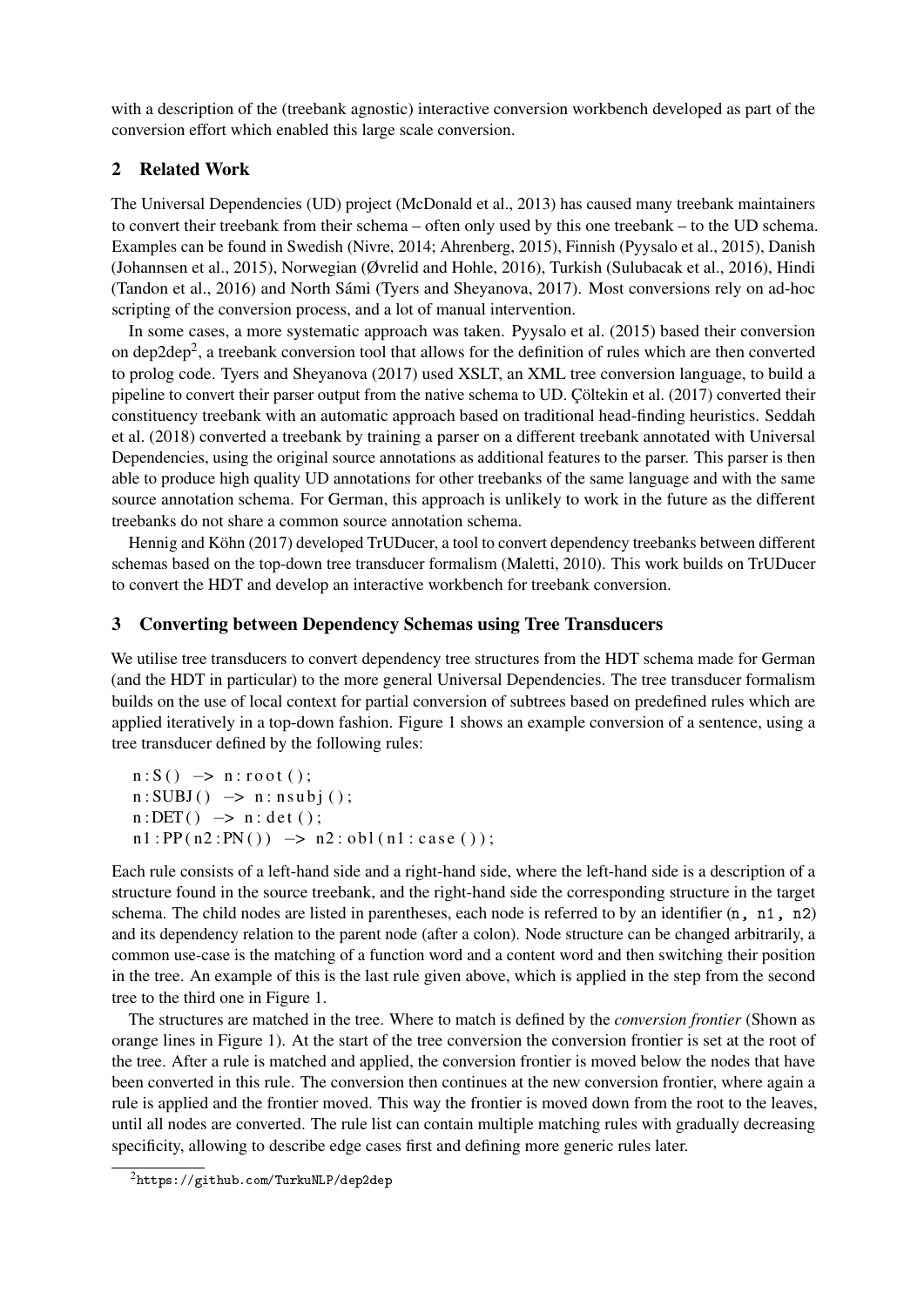<span id="page-2-0"></span>

Figure 1: Conversion of "Ich transformiere mit dem Transducer" (*I transform with the transducer*); yellow lines indicate the state nodes, HDT labels are uppercase, UD are lowercase. Taken from [Hennig and Köhn](#page-10-11) [\(2017\)](#page-10-11)

This approach guarantees that trees are always well formed. As the rules all convert the tree locally, different subtrees can be converted independently of each other and different choices of where a rule should be applied next lead to the same result. This makes the process transparent to rule authors, deterministic and reproducible.

On top of this fundamental mechanism, the TrUDucer implementation provides certain convenience features. Similarly to the dependency relation, the PoS tag of a node to match can be specified directly by the use of a period. To formulate more complex conditionals with other node properties Groovy code<sup>[3](#page-2-1)</sup> can be added to the rule in a *rule body*:

```
p.NN({n.VAFIN:AUX()}) \rightarrow p(n:cop()) :- { n. lemma == "sein" };
p:root({n:S()}) \rightarrow n:root(p:parataxis()) \leftarrow { p. ord > n. ord };
```
Groovy is a fully functional programming language and through the nodes the whole tree can be accessed and modified to accomodate edge cases. Also shown above is the use of curly braces on the left-hand side of the rule, used to match a frontier node and allowing to match more local context above the frontier. The first rule detects copula verbs (see Section [4.1\)](#page-3-0), the second one checks that the node p is to the right of n. More details can be found in [Hennig and Köhn \(2017\)](#page-10-11).

### 4 Converting the Hamburg Dependency Treebank to Universal Dependencies

While the HDT and UD have many similarities, most notably the use of dependency relations, they also have a few key differences which are relevant when converting the dependency trees from one schema to another. The HDT was annotated with a schema specifically tailored to the needs and particularities of the German language. In contrast, UD is a framework designed for cross-linguistic comparability. This is exemplified by the way dependency relations are treated. UD relations are headed by content words since this makes it possible to maintain high comparability when across differently structured languages<sup>[4](#page-2-2)</sup>. HDT relations are headed by function words since this allows a more precise representation of the language-specific syntactic structure [\(Foth et al., 2014\)](#page-10-0). The difference in focus is also noticeable when looking at what kind of information is valued and how it is represented in the respective annotation

<span id="page-2-1"></span> $3An$  embeddable java-based scripting language: <https://groovy-lang.org/>

<span id="page-2-2"></span><sup>4</sup><https://universaldependencies.org/u/overview/syntax.html>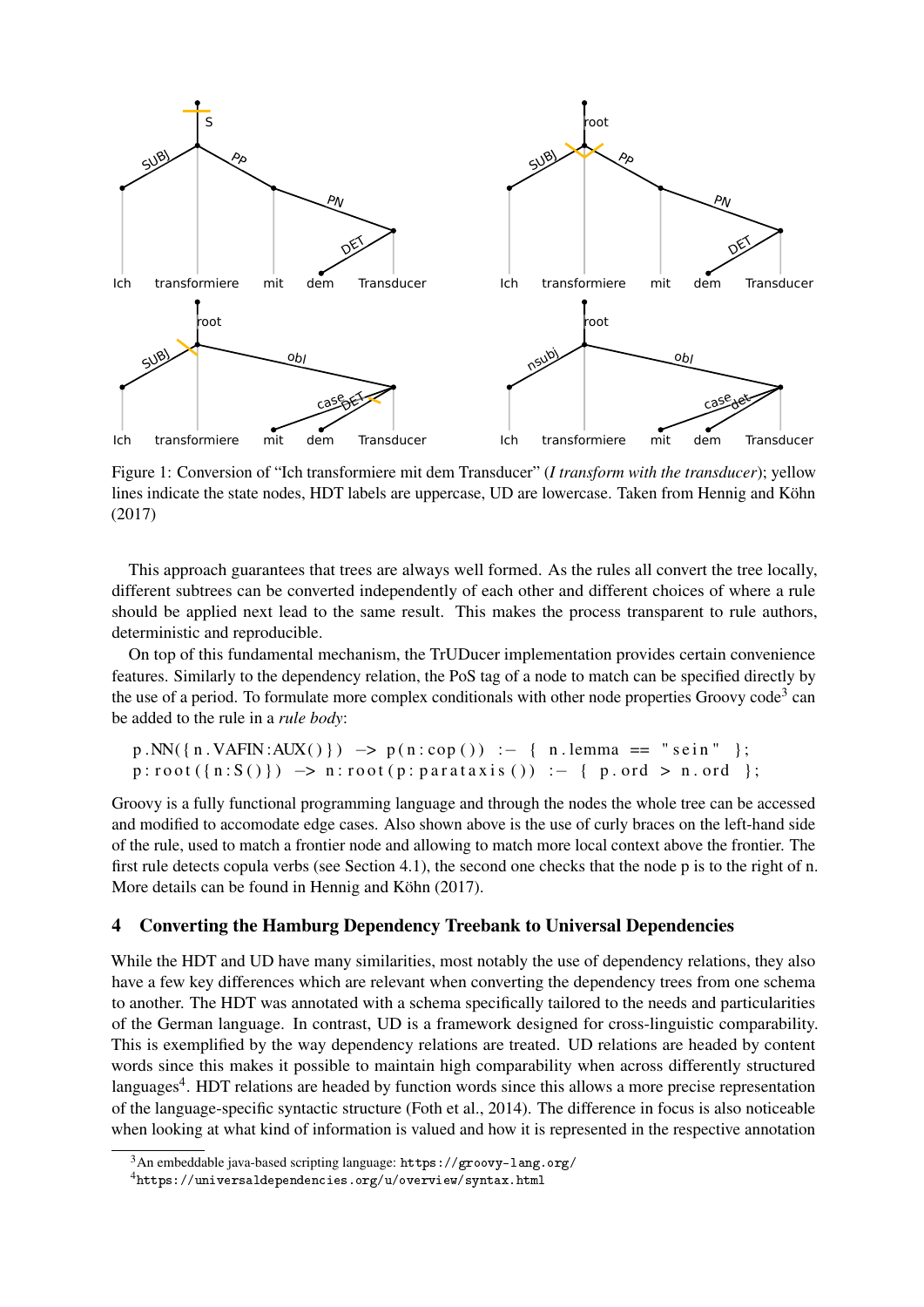<span id="page-3-1"></span>

Figure 2: A dependency structure in the HDT schema (top) and the corresponding UD tree (bottom).

schemas. In the next sections, we will go into more detail about the difficulties caused by this and how we solved them.

Since [Hennig and Köhn \(2017\)](#page-10-11) already covered the most common structures, a significant part of the recent conversion effort consisted in creating rules for edge cases and exceptions to the preexisting general rules as well as augmenting the preexisting rules using Groovy code in cases where they needed more complex predicates. We implemented a total of 99 conversion rules for dependency conversion. 34 rules are simple one-to-one mappings converting a single node considering only the previous relation and PoS tag. In about one quarter of the rules we make use of Groovy code to condition matching in ways not expressible otherwise. Usually this was only necessary to add trivial predicates, applying the tree transducer formalism as usual. The only exception to this are coordinating conjunctions, which we will go over in more detail after commenting on some of the simpler extended rules.

#### <span id="page-3-0"></span>4.1 Considering information difference

We mentioned earlier that HDT and UD value different kinds of information. Even though in some cases, like with the 34 simple one-to-one rules, the dependency relations are equivalent and can be transduced easily, the rules often do have to make significant adaptations. The difference in focus between the two schemas means that, when converting dependency trees from the HDT to UD, we face three possible structural complications: incongruence when equivalent structures are represented differently across the two annotation schemas, information deficit when information not contained in the HDT is required by UD and information loss when information contained in the HDT is not kept in UD.

Incongruence can usually be solved by standard TrUDucer rules since the information contained in both representations is the same. The dependency trees simply have to be adapted as described in the Section [3;](#page-1-1) by changing labels, attaching relations in different places, inverting them and so on.

Information deficit often requires rules with the additional predicates Groovy code can provide because the information needed for the UD relations is not contained in the corresponding HDT relations. Still,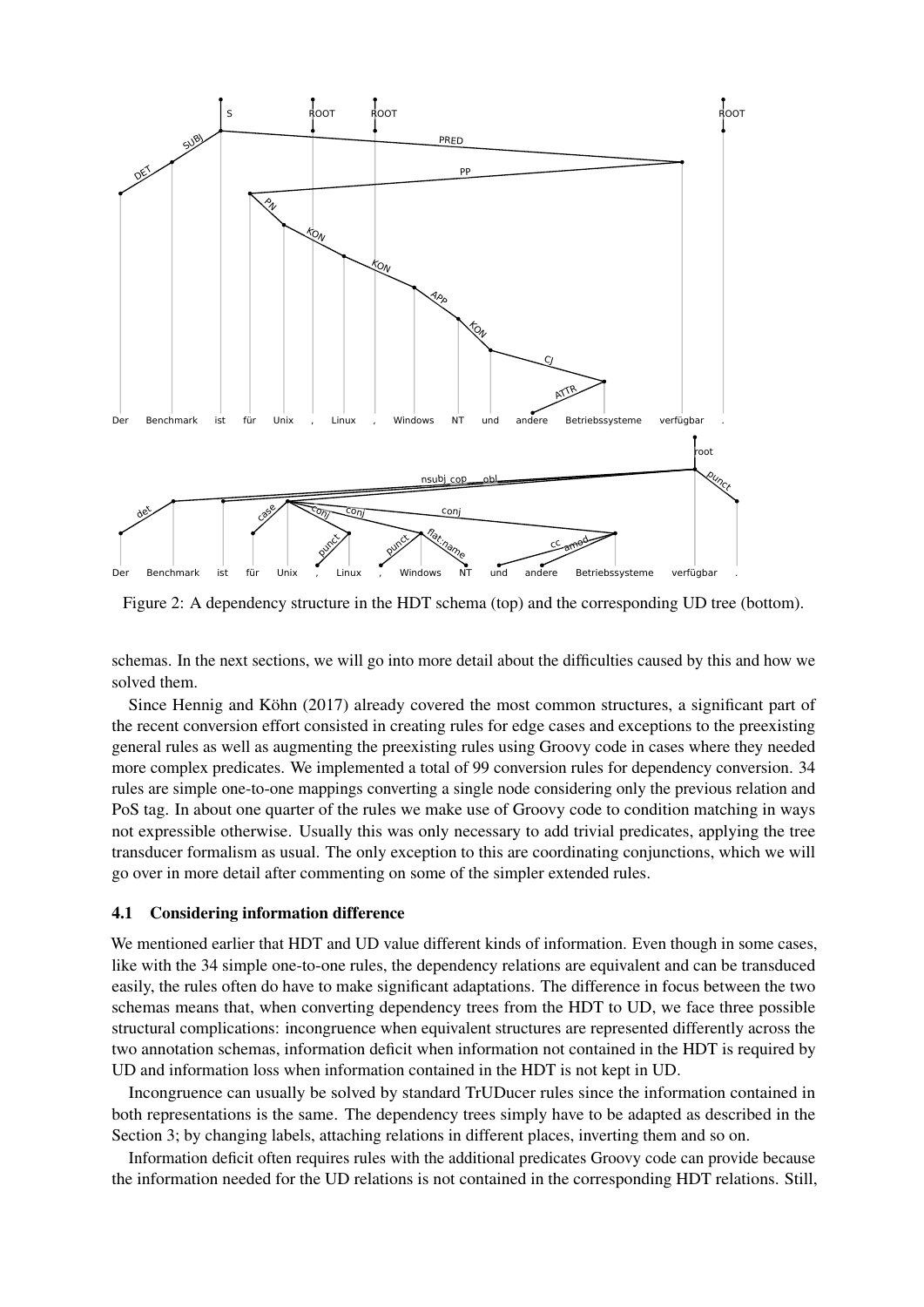the information needed can be extracted from the relations' immediate context most of the time. In one case this was not enough, so we used Wiktionary with minimal manual corrections to supplement our data and determine the correct conversion.

Information loss does not affect the conversion process since it does not impact the well-formedness of the resulting UD relations. It is also only information loss in the sense that the information is not contained it the dependency relations anymore. Much of it is still retained as part of the universal features.

Objects Objects are a good example for both information loss and one-to-one matching. The HDT uses seven different relation labels involving objects, covering phenomena like case (genitive, dative or accusative) and constructions with several objects. UD only differentiates between (direct) objects and – if there are several objects in the same phrase – indirect objects. Genitive, dative and accusative objects are converted to *obj* (or to *iobj* if applicable) and case information is mostly retained in the UD features. The other structures involving objects receive other labels, often depending on context: object clauses are converted to *ccomp*, object infinitives (an infinitive as complement of another verb) to *xcomp* etc.

Copula verbs An example of incongruence and of those simple extended predicates are copula verbs, which are not annotated in the HDT but required by UD - as shown in Figure [2.](#page-3-1) However, UD only accepts a maximum of one copula for most languages, usually a form of to be (called "pure copula") which is annotated as *cop*. [5](#page-4-0) For disambiguation of copula and non-copula verbs, a check of the verb's lemma is required, which is a predicate not included in the TrUDucer rule syntax but easily added by implementing it in the Groovy code.

APP relations The *APP* relation is a notable beneficiary of the expanded predicates that Groovy code offers – converting these relations turned out to be particularly difficult since some PoS tags are unreliable in the HDT. This lack of reliability makes it harder to correctly disambiguate between the target UD relations in these cases since in the HDT, all consecutive constituents of noun phrases (as long as they are not determiners or attributes) are subordinated to their precursor as *APP* [\(Foth, 2006,](#page-10-3) p. 13f.), which leads to highly similar structures with the main distinguishing feature being those unreliable PoS tags.

The standard case of the *APP* relation is an apposition, which is annotated as *appos* in UD. However, as can be seen in Figure [2,](#page-3-1) the *APP* relation is also used for the constituents of a noun phrase in general, for example in names or dates which consist of several tokens and whose UD relation is *flat*. We mainly recognise *flat* relations using certain PoS tags – they will be further discussed in Section [4.4.](#page-6-0) For *appos*, we use different predicates.

*appos* is either used when an *APP* relation is interrupted by punctuation, or as a general fallback rule when neither this nor the PoS tags resulting in *flat* apply. Since punctuation is not part of the HDT dependency relations, we used Groovy code to incorporate punctuation into the rules and help with recognising appositions.

Inherently reflexive Verbs Another interesting benefit of embedding Groovy code to extend the predicates is the availability of complex data structures for rule matching. One language feature required in the UD annotation schema but not encoded in the HDT (information deficit) is the special annotation of inherently reflexive verbs – their objects are annotated as *expl:pv* instead of *obj*. The HDT does not annotate reflexivity at all. While finding a reflexive use of a verb is trivial, differentiating between inherently reflexive and non-inherently reflexive verbs requires knowledge about the verb and its use context. This is impossible to achieve by using simple predicates in the treebank conversion because no such knowledge about the verb is given, but we can look through a list of verb usage generated by parsing the German Wiktionary<sup>[6](#page-4-1)</sup> entries for verbs instead. The collaborative nature of Wiktionary means that the data is semi-structured, making information more difficult to extract. Also, verbs often are only inherently reflexive in specific contexts which are not easy to disambiguate automatically. Sometimes, entries in the German Wiktionary are simply incomplete, missing features like reflexivity completely. We manually corrected parts of the list of verb usage to prevent erroneous conversions.

<span id="page-4-0"></span> $5$ <https://universaldependencies.org/u/dep/cop.html>

<span id="page-4-1"></span> $<sup>6</sup>$ <https://de.wiktionary.org/></sup>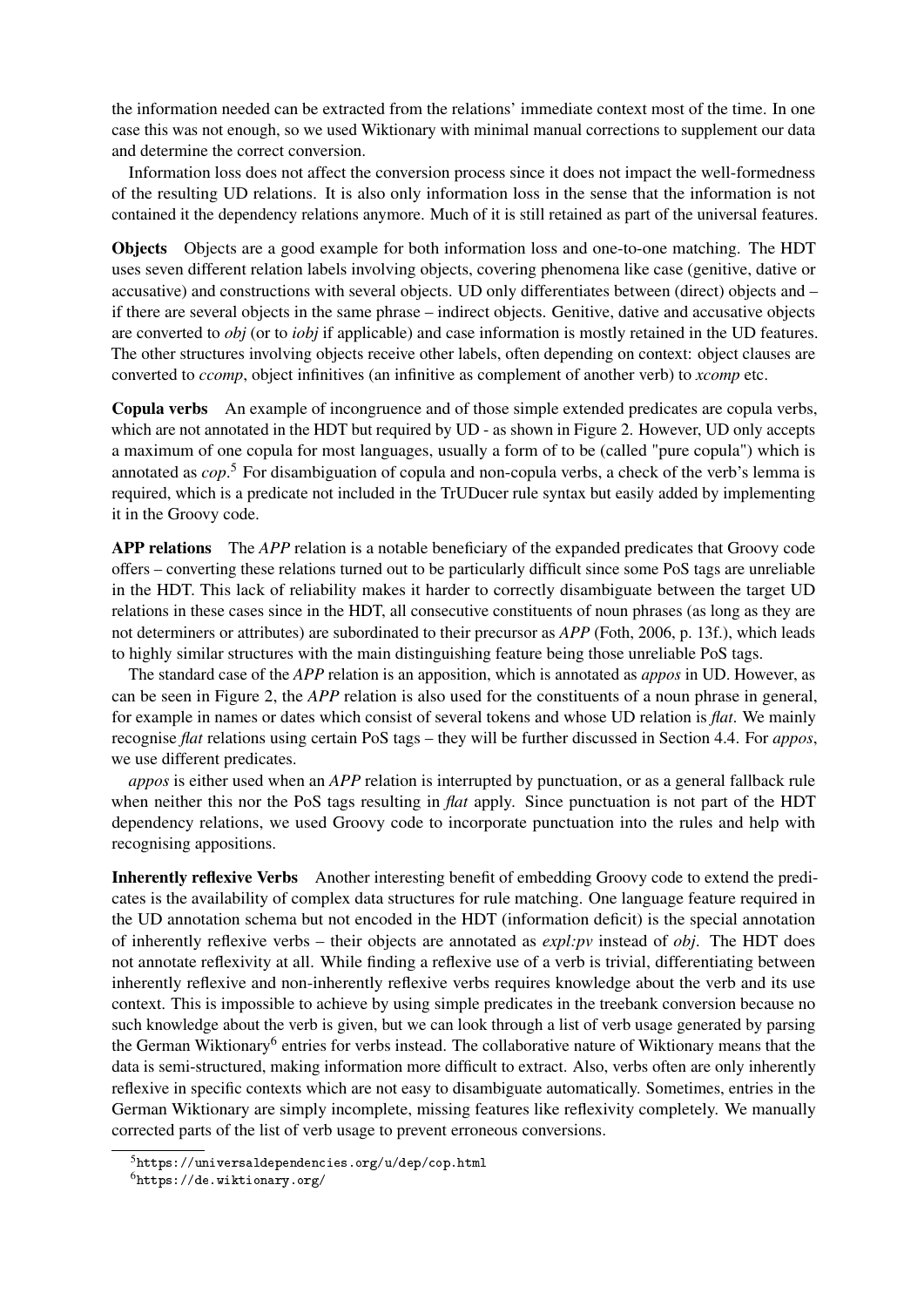<span id="page-5-1"></span>

Figure 3: Conjunction ambiguities in HDT and UD annotations

#### 4.2 Converting complex structures – coordinating conjunctions

One of the more interesting cases that require complex rules as well as scripting concerns coordinating conjunctions. As seen in Figure [2,](#page-3-1) the HDT treats coordinating conjunctions as long chains, with each following conjunct being subordinated to the prior. Most other dependency relations tend to branch off, leaving this chain intact, but the aforementioned *APP* relation is also annotated as a single chain of dependency relations in the HDT and regularly interrupts conjunction chains.

In contrast, UD also treats the first conjunct of a conjunction as the head, but requires that "all the other conjuncts depend on it via the conj relation"[7](#page-5-0) , creating a structure with several parallel branches instead of one long branch (respectively chain).

Issues with identifying the structures To convert these conjunctions to UD, the individual conjuncts need to be pulled up. This is straightforward enough for pure conjunctions, but there are two major issues.

The first issue is the interruption of conjunction chains by the APP relation (Figure [2\)](#page-3-1). It is difficult and awkward to match and convert these structures using only tree transducers since the interrupting APP chains have no fixed length. Unlike with the simpler cases, we don't only use Groovy code here to expand rule predicates, but also for the rule itself. Groovy code allows us to check whether any child nodes of a conjunction interrupted by any number of APP relations are also conjunctions and, if they are, recognise them as part of the original conjunction and pull them up. Sadly, this is not a perfect solution because of the possibility of nested coordination, which leads us to our second issue: ambiguity.

When there are multiple conjuncts linked by conjunctions (as opposed to being linked by punctuation, as is commonly the case for longer conjunctions), there tends to be some ambiguity concerning their exact hierarchy. Figure [3](#page-5-1) shows how this ambiguity is represented in HDT and UD with the general example phrase "A and B and C" and its three possible meanings: meaning 1 (A and B and C), meaning 2 ((A and B) and C) and meaning 3 (A and (B and C)).

Figure [3a](#page-5-1) shows how the example phrase would be annotated in the HDT. It would be thinkable to distinguish meaning 1 form meanings 2 and 3 by, for example, linking "B" to its previous conjunction via the *KON* relation instead, allowing the example phrase to have the same dependency structure as the phrase "A, B and C" if deemed more appropriate by the annotator. But since the HDT guidelines require a conjunct following a conjunction to always be attached to the conjunction via the *CJ* relation, the HDT is completely unable to distinguish between the phrase's three possible meanings (Figure [3a\)](#page-5-1).

The UD representation is slightly less ambiguous. Meanings 1 and 2 are still annotated the same way (Figure [3b\)](#page-5-1), but meaning 3 is represented by a different structure than the other two (Figure [3c\)](#page-5-1).

Conversion details When converting such structures, we face the problem that the given dependency relations contain less information than the target dependency relations require. It is not impossible to

<span id="page-5-0"></span> $7$ <https://universaldependencies.org/u/dep/conj.html>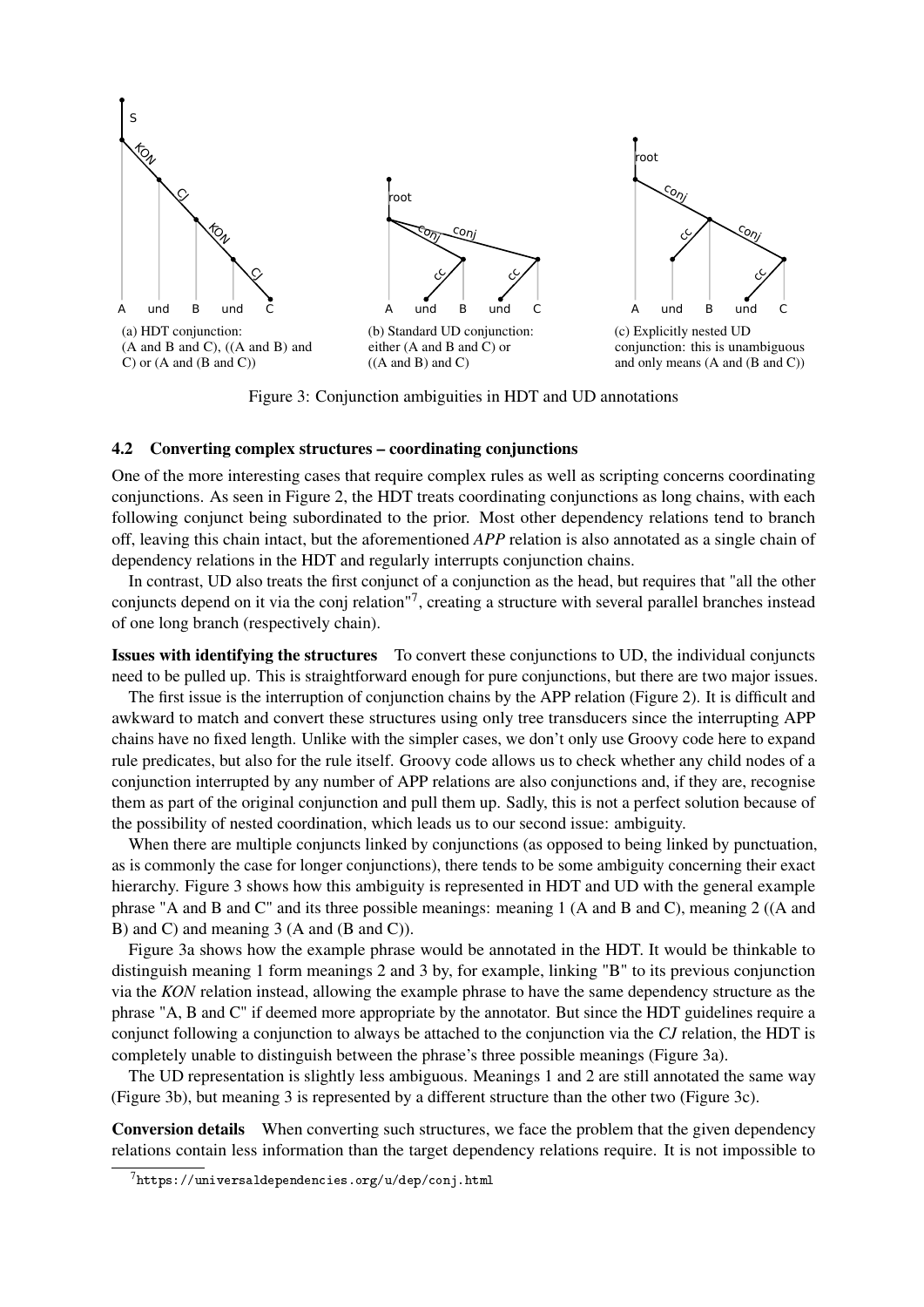disambiguate such cases, but this generally requires access to, and understanding of, semantic information and context. In practice it would be necessary to check every conjunction manually to always correctly disambiguate them. For now, we settled on an automatic conversion without user input that converts as many conjunctions correctly as possible. Meaning 1 is by far the most common one in the HDT. Conjunction words generally are replaced by punctuation in longer conjunctions and in this case they are correctly converted to the corresponding UD structure shown in Figure [3b.](#page-5-1) The cases where we have meaning 1 coincide with the dependency structure of Figure [3a,](#page-5-1) and which would lead to a wrong conversion, are quite rare to nonexistent. This leaves meanings 2 and 3. Meaning 2 should be converted to structure [3b,](#page-5-1) but will by default be converted to structure [3c.](#page-5-1) Meaning 3 should and will be converted to the structure shown in Figure [3c.](#page-5-1)

In conclusion, the interruptions of *KON* relations by *APP* relations make their conversion more tricky, but pose a solvable problem. The ambiguity inherent to nested coordination remains an issue.

### 4.3 Decisions based on user input

For some rules we can not decide whether they should be applied even by looking at the global sentence context; they need user input. We re-use the ability to evaluate Groovy predicates by having functions that yield to the user and use their response. The answer is stored in a database so that the user does not need to be asked again on subsequent conversions. For example, the rules need to yield to the user when converting inherently reflexive verbs which are not in the dictionary and therefore cannot be told apart automatically. We are also considerung using rules that yield to user input for prepositional phrases, where in some cases the PoS tag is not sufficient to disambiguate the dependants below nominals and the dependants below predicates. Rules with interactive user input requests are implemented for both mentioned cases but are not used in the current conversion. The amount of manual labour needed even for these edge cases would still be substantial because of the size of the Hamburg Dependency Treebank. Right now the edge cases will fall back to default conversions until we either find a way to automatically distinguish these cases or we manually decide the relation for each occurrence once.

Fragmented sentences Due to the nature of fragments in the HDT, a default fallback rule is not an option in those cases. The HDT uses the label S for the root of a tree as well as the root of a fragment (e.g. a parenthesis, or more general a construction that cannot be integrated into the tree structure without breaking hard constraints imposed by the HDT annotation schema). In the HDT, it is acceptable for sentences containing these structures to have multiple roots, but UD requires sentences to have a single root. Our current conversion process is able to recognise these structures and convert the individual subtrees correctly, but is not yet able to automatically attach the fragments correctly due to the sheer number of possibilities.

Punctuation Another use case of the Groovy scripting language embedded in the rule file is the annotation of punctuation in the sentence. Punctuation is not annotated in the original HDT and therefore can not be converted by the TrUDucer rules as it is not part of the well-formed tree required by the TrUDucer rules. However, annotation of punctuation in universal dependencies is defined by four precise rules<sup>[8](#page-6-1)</sup>. With heuristics we were able to apply those rules to the otherwise converted treebank. In some German sentences punctuation can be ambiguous. Whenever the heuristics discover such ambiguities, they will not annotate them. Punctuation for which no heuristics apply will also not be annotated. Example of that are unbalanced quotation marks or parentheses. Punctuation in these sentences will have to be manually annotated; until then, they are excluded from the release of the converted treebank.

# <span id="page-6-0"></span>4.4 Features

While the main focus of the TrUDucer software is converting dependency trees, which PoS tag and morphology conversion is not a part of, the software can also apply given lookup tables for conversion of said features. They are applied in an additional step after the dependency conversion. The annotation of morphology in HDT and UD is quite similar, therefore we can convert many features with another

<span id="page-6-1"></span> $8$ <https://universaldependencies.org/u/dep/punct.html>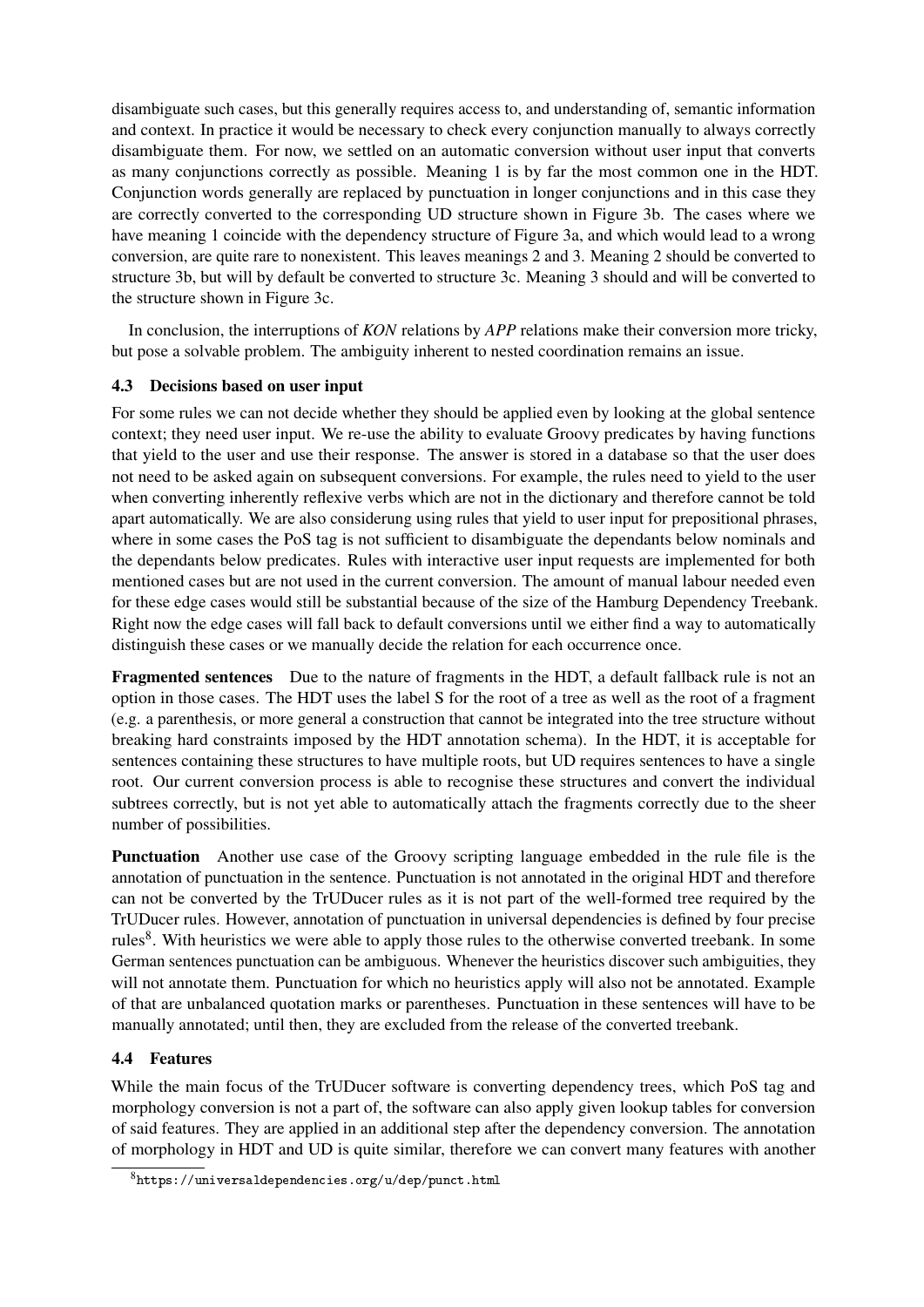one-to-one conversion schema. For now, features not directly encoded in the HDT are not annotated in the UD conversion. The tree transducer rules often rely on morphological information, and while morphology was not the focus of the HDT's original annotation, it still contains a lot of information which is lost or more difficult to access after a complete conversion due to the UD annotation being more coarse-grained than the HDT one. Thus we convert the morphology (in particular the PoS tags) after the dependency relations.

Part of Speech tags For conversion of Part of Speech tags, we use a simple mapping. As the HDT uses the Stuttgart-Tübingen-Tagset [\(Schiller et al., 1999\)](#page-10-13) for PoS tags, we adapted the lookup table used in [Çöltekin et al. \(2017\)](#page-10-2), who converted the TÜBA-D/Z, which uses the same tagset. An exception for the simple lookup is the PoS tag *PIDAT* (attributive indefinite pronoun with a determiner)<sup>[9](#page-7-0)</sup> which, depending on the dependency relation, should either be converted to *DET* or to *ADV*.

Unfortunately, there are some problems with the source annotation. PoS tags and morphology were not a focus of the original annotation effort and therefore have reduced quality. Particularly unreliable are the annotations of foreign noun phrases. The three main PoS tags for nouns in the HDT are NN (normal noun), NE (proper name) and FM (foreign material). The HDT documentation states that the distinction between them is often difficult - when in doubt, the tokenizer was supposed to classify a noun phrase's tokens the way it would have if they were isolated [\(Foth, 2006,](#page-10-3) p. 43f.), meaning that their PoS tags differ on a case by case basis. On top of making it harder to distinguish between *appos* and *flat* when converting the *APP* relation, as mentioned in section [4.1,](#page-3-0) it also complicates the correct use of the *flat* relation's subtypes: *flat:name* and *flat:foreign*. The particular lack of reliability of PoS tags involving foreign words makes it impossible to systematically recognize foreign phrases as such and select the correct sub-type for them. Thus, we have not yet implemented *flat:foreign*. *flat:name* is somewhat less error prone.

# 5 Statistics and Evaluation

We manually annotated a set of 50 sentences held out from the rule generation process to evaluate the quality of the converter. The sentences were chosen by randomly sampling the part B of the HDT and also used as validation in [Hennig and Köhn \(2017\)](#page-10-11). Our manual annotations differ slightly because of changes to the current UD standards. Punctuation marks (84 out of the 782 tokens) were ignored during this comparison. Looking at the 698 remaining converted words, 558 matched the hand-annotated dependency relations, leaving 127 words not matching the gold standard. Further analysis showed that the dependency label was actually correct in 88 of these cases but the transducer gave the dependency relation an additional (correct) subtype which was not given in the set of hand-annotated sentences. Some of the hand-annotated relations turned out to be wrong when comparing them to the result from the transducer. In the end, neglecting the punctuation marks, for 679 out of 698 words the automatically converted annotations matched the corrected hand-annotations, yielding a labeled accuracy of 97.3%. We further evaluated the conversion as performed by [Seddah et al. \(2018\)](#page-10-10): by critically looking through 100 randomly selected sentences and checking for annotation and conversion errors. The resulting accuracy confirms the previous evaluation. Overall, 71% of the evaluated sentences where converted without any errors and 1506 of the 1548 non-punctuation dependencies where converted correctly, again yielding an accuracy of 97.3%.

This accuracy is significantly higher than other reported conversion accuracies; [Seddah et al. \(2018\)](#page-10-10) e. g. report a labeled conversion accuracy of 94.75% and 93.27% on their held-out sets, which is twice the amount of labeled errors.

### 6 Interactive Workbench

In the context of dependency trees, the aforementioned transducer rules are applied to convert dependency relations and change the dependency heads. While the TrUDucer software itself is treebank-agnostic, the conversion rules are conversion specific. The development of those treebank-specific rules takes a big proportion of the effort put into converting the treebank. Therefore it is a huge advantage to have the

<span id="page-7-0"></span><sup>9</sup><https://www.ims.uni-stuttgart.de/forschung/ressourcen/lexika/TagSets/stts-table.html>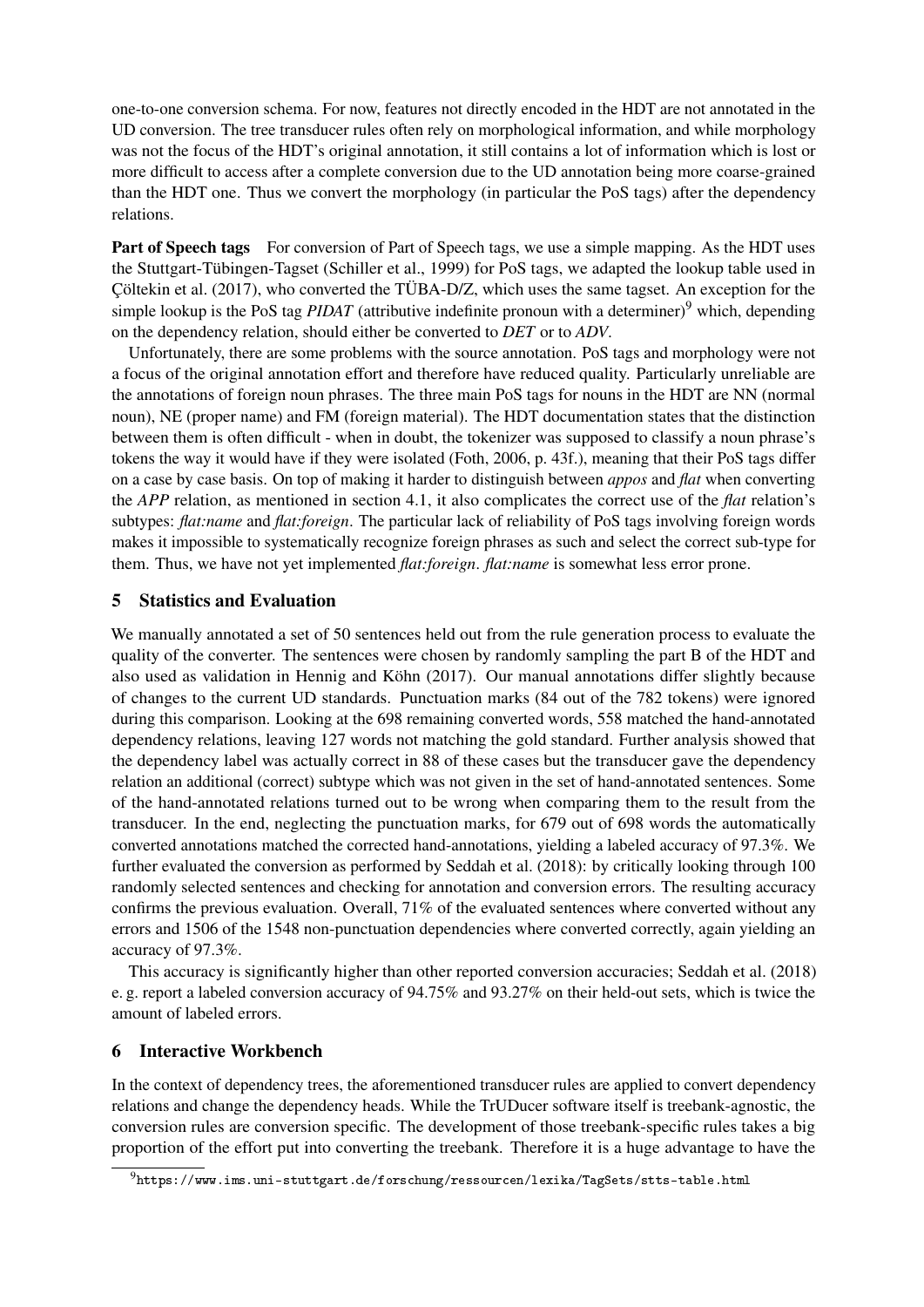

Figure 4: The TrUDucer GUI. Left: a selection of different overviews. All sentences of the treebank, Conversion steps sorted by rules applied, trees which could not be completely converted (sorted by the label of the first edge that could not be converted), all sentences of the validation set (comparison against a gold standard). Right: Interactive visualization of a selected conversion. Edges converted in this step are highlighted, unconverted edges with all-caps dependency labels, the rule applied in the current step is shown at the bottom.

process of developing conversion rules be as effortless as possible, which we tried to achieve with the graphical interface, the interactive workbench, for treebank conversion analysis.

One of the benefits of the interactive workbench is the support for treebank search queries. During the development of conversion rules, tests and validations are of huge importance to assess whether all rules work as intended and which structures are not yet converted correctly. Therefore, we added a graphical interface to TrUDucer that allows to search through the converted and unconverted treebank, highlight conversion problems and give additional insights on each individual conversion rule. For each conversion, it can visualize the rule applications and for each rule it shows exactly where it was applied. The latter turned out to be the most important information to assess the effect of each new rule and its interaction with already existing rules with minimal effort.

To further facilitate introspection, TrUDucer implements a filter over all the sentences of the treebank for the applied rules, either by searching for a specific phrase or by searching for subtrees in the dependency structure. The latter is able to search through both the converted and unconverted treebank. This was an important aid in checking the correctness for specific and possibly rare grammatical structures which were otherwise hard to find.

In addition to manually checking new rules by filtering the treebank for structures and applied rules, a regression check using sentences with manually created gold standard is used. Whenever a conversion is considered correct by an annotator, they can add that sentence to the gold standard. The regression check performs the conversion of the source annotation again and checks it against the gold standard. This process is usually run after the rule set was changed to check whether the modifications introduce unwanted side effects. This check is part of the GUI and allows to visually compare the gold standard annotation with the automatically converted annotation, highlight differences and modify and extend the gold standard within that interface, if needed.

The same graphical comparison of two dependency trees turned out to also be usable to visually represent a conversion rule, as the matching pattern is also given in form of a tree and can be compared to the replacement pattern as shown in Figure [5.](#page-9-0) By visualizing the tree-structure of both sides of a rule, we were able to find mistakes in newly written rules as it helps to get a more natural understanding of each rule.

TrUDucer can be used with the GUI for interactive rule development and in batch-mode to convert a whole treebank. As the treebank-specific rules are decoupled from the software itself, we hope to have created a software which is usable for flexible conversion of different dependency treebanks instead of just the HDT.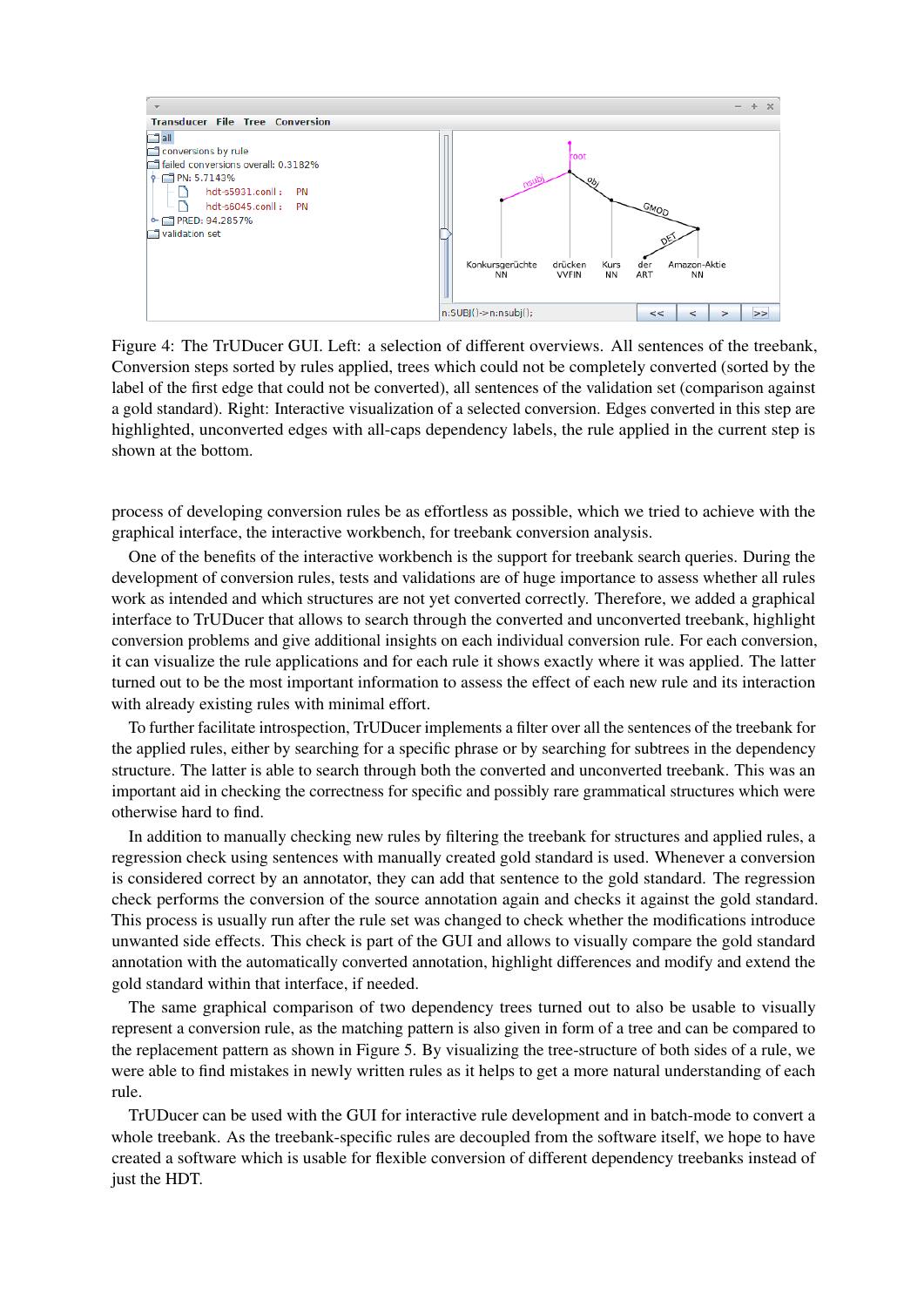<span id="page-9-0"></span>

Figure 5: The transducer rule "n:NEB(c:KONJ()) -> n:ccomp(c())" visualised. Noticeably it also shows the frontier node in the matching tree and the catchall nodes (edges labeled with catch\*) that are implicitly defined in the rule to allow better understanding of the interactions of the rule. Catchall nodes are special nodes in the rule tree in that they can match with multiple conversion tree nodes simultaneously.

### 7 Conclusion and Outlook

While we can convert 99.7% of the sentences during dependency conversion, only 90,7% of the treebank have been released at the time of publication. The large difference between dependency conversion coverage and overall conversion coverage is due to our focus being mainly towards dependency conversion, with morphological features and PoS tags only treated afterwards (as mentioned in Section [4.4\)](#page-6-0). We only included sentences passing the UD validator, which in most cases of rejection complained about unattached fragments (in about 2% of all converted sentences), punctuation (estimated 3%) as well as incongruities between PoS and dependency relations.

For a complete conversion of the HDT to UD, there are still a number of things that need to be done. We need to find a way to (at least semi-) automatically resolve dependence ambiguity. This includes attaching fragments. The necessary infrastructure for manual attachment is already in place. However, an at least semi-automatic conversion would be preferable – if possible – due to the large number of fragments and their diversity. 0.9% of the sentences in the treebank contain at least one fragment, not considering fragmented punctuation marks. Similarly, we need to resolve the remaining issues with the conversion of *KON* and *APP* relations: we need to assess where the resulting relations are attached and make sure that the fallback rules minimise wrong attachments. We also need to improve PoS tag quality concerning noun types. We currently plan on doing this by training a tagger on more accurate data and using it to correct the noun-related PoS tags in the HDT, using the active learning approach proposed by [Rehbein and Ruppenhofer \(2017\)](#page-10-14).

The rules for exceptions and difficult fringe cases concerning prepositional phrases need to be completed. This concerns cases where it is unclear whether the prepositional phrase should receive the *nmod* or *obl* label. Currently, we use *obl* for prepositional phrases attached to a predicate and *nmod* as a general fallback rule since the regent tends to be a nominal in the remaining cases. We plan to add specific rules for regents with other PoS tags as well to increase accuracy. These rules will most likely ask for user input since these cases are often difficult even for a human annotator due to their high ambiguity.

Composite pronouns need to be split into syntactic words<sup>[10](#page-9-1)</sup>, and fixed multi-word expressions need to be implemented. They are represented by the *fixed* relation in UD, but not annotated in the HDT. In an ongoing conversion of the TIGER corpus (also using TrUDucer), they are implemented using a list [\(Watter, 2018\)](#page-11-4). We will probably use a similar solution.

We hope that our conversion of the HDT further establishes German as a UD language and plan to expand the German UD documentation by contributing our findings.

Acknowledgements We would like to thank the three anonymous reviewers for their helpful remarks.

<span id="page-9-1"></span> $^{10}{\tt https://universal dependencies.org/u/overview/tokenization.html}$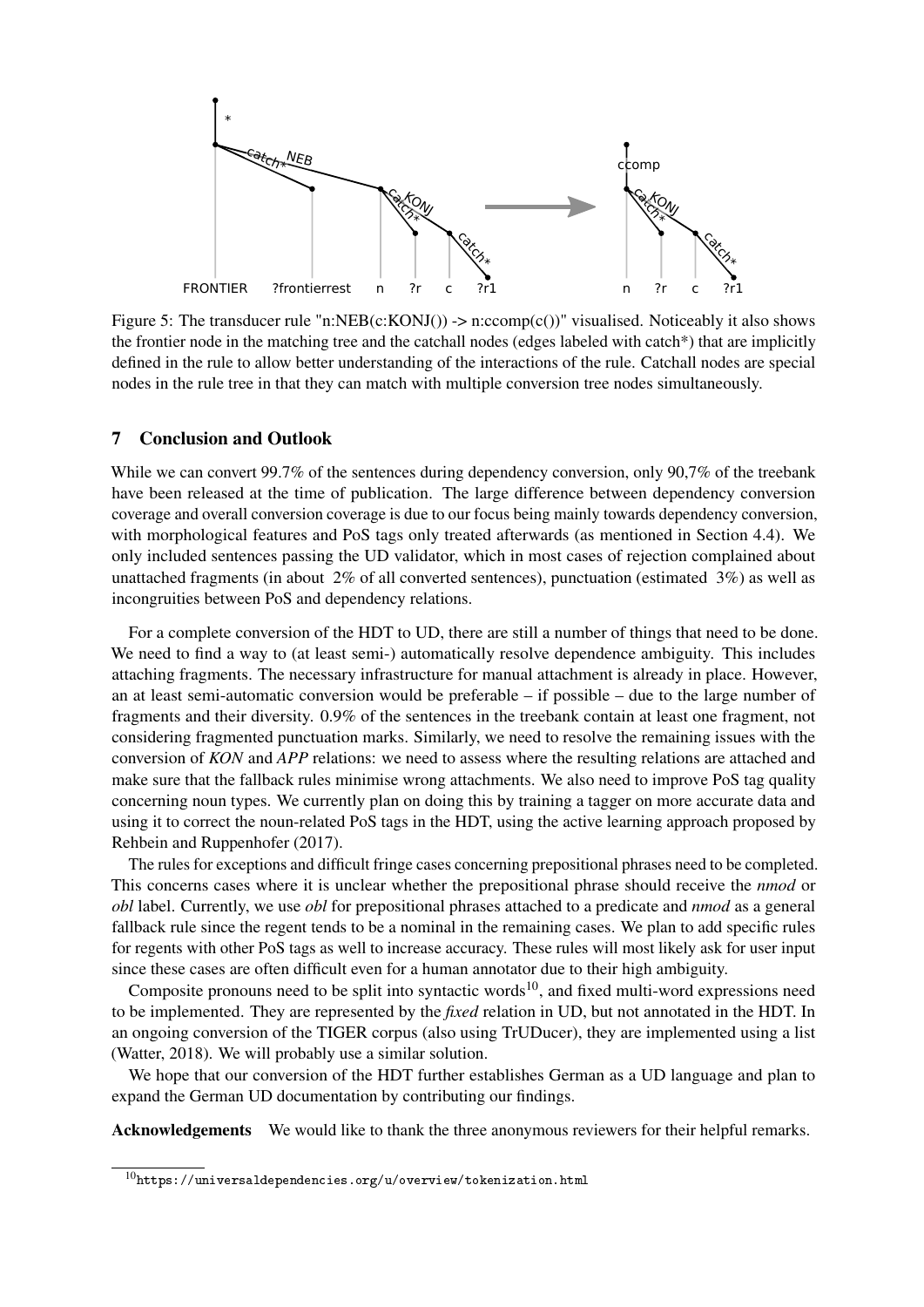#### References

- <span id="page-10-6"></span>Lars Ahrenberg. 2015. [Converting an English-Swedish Parallel Treebank to Universal Dependencies.](http://www.aclweb.org/anthology/W15-2103) In *Proceedings of the Third International Conference on Dependency Linguistics (Depling 2015)*, pages 10–19, Uppsala, Sweden, August. Uppsala University, Uppsala, Sweden.
- <span id="page-10-1"></span>Sabine Brants, Stefanie Dipper, Peter Eisenberg, Silvia Hansen-Schirra, Esther König, Wolfgang Lezius, Christian Rohrer, George Smith, and Hans Uszkoreit. 2004. [TIGER: Linguistic Interpretation of a German Corpus.](http://dx.doi.org/10.1007/s11168-004-7431-3) *Research on Language and Computation*, 2(4):597–620.
- <span id="page-10-2"></span>Çagrı Çöltekin, Ben Campbell, Erhard Hinrichs, and Heike Telljohann. 2017. [Converting the TüBa-D/Z Treebank](https://www.aclweb.org/anthology/W17-0404) ˘ [of German to Universal Dependencies.](https://www.aclweb.org/anthology/W17-0404) In *Proceedings of the NoDaLiDa 2017 Workshop on Universal Dependencies (UDW 2017)*, pages 27–37, Gothenburg, Sweden, May. Association for Computational Linguistics.
- <span id="page-10-0"></span>Kilian A. Foth, Arne Köhn, Niels Beuck, and Wolfgang Menzel. 2014. [Because Size Does Matter: The Hamburg](http://http://nats-www.informatik.uni-hamburg.de/HDT/) [Dependency Treebank.](http://http://nats-www.informatik.uni-hamburg.de/HDT/) In Nicoletta Calzolari (Conference Chair), Khalid Choukri, Thierry Declerck, Hrafn Loftsson, Bente Maegaard, Joseph Mariani, Asuncion Moreno, Jan Odijk, and Stelios Piperidis, editors, *Proceedings of the Language Resources and Evaluation Conference 2014*, pages 2326–2333, Reykjavik, Iceland, may. LREC, European Language Resources Association (ELRA).
- <span id="page-10-3"></span>Kilian A. Foth, 2006. *[Eine umfassende Constraint-Dependenz-Grammatik des Deutschen](http://nbn-resolving.de/urn:nbn:de:gbv:18-228-7-2048)*.
- <span id="page-10-11"></span>Felix Hennig and Arne Köhn. 2017. [Dependency Tree Transformation with Tree Transducers.](http://www.aclweb.org/anthology/W17-0407) In *Proceedings of the NoDaLiDa 2017 Workshop on Universal Dependencies (UDW 2017)*, pages 58–66, Gothenburg, Sweden, May. Association for Computational Linguistics.
- <span id="page-10-8"></span>Anders Johannsen, Héctor Martínez Alonso, and Barbara Plank. 2015. Universal dependencies for danish. In Markus Dickinson, Erhard Hinrichs, Agnieszka Patejuk, and Adam Przepiórkowski, editors, *Proceedings of the Fourteenth International Workshop on Treebanks and Linguistic Theories (TLT14)*, pages 157–167, Warsaw, Poland, December.
- <span id="page-10-12"></span>Andreas Maletti. 2010. Survey: Tree transducers in machine translation. In Henning Bordihn, Rudolf Freund, Thomas Hinze, Markus Holzer, Martin Kutrib, and Friedrich Otto, editors, *Proc. 2nd Int. Workshop Non-Classical Models of Automata and Applications*, volume 263 of [books@ ocg. at](books@ocg.at) , pages 11–32. Österreichische Computer Gesellschaft.
- <span id="page-10-4"></span>Ryan McDonald, Joakim Nivre, Yvonne Quirmbach-Brundage, Yoav Goldberg, Dipanjan Das, Kuzman Ganchev, Keith Hall, Slav Petrov, Hao Zhang, Oscar Täckström, Claudia Bedini, Núria Bertomeu Castelló, and Jungmee Lee. 2013. [Universal Dependency Annotation for Multilingual Parsing.](http://www.aclweb.org/anthology/P13-2017) In *Proceedings of the 51st Annual Meeting of the Association for Computational Linguistics (Volume 2: Short Papers)*, pages 92–97, Sofia, Bulgaria, August. Association for Computational Linguistics.
- <span id="page-10-5"></span>Joakim Nivre. 2014. Universal dependencies for swedish. In *Proceedings of the Swedish Language Technology Conference (SLTC)*, Uppsala, Sweden, November. Uppsala University, Uppsala, Sweden.
- <span id="page-10-9"></span>Lilja Øvrelid and Petter Hohle. 2016. [Universal Dependencies for Norwegian.](http://www.lrec-conf.org/proceedings/lrec2016/summaries/462.html) In Nicoletta Calzolari, Khalid Choukri, Thierry Declerck, Sara Goggi, Marko Grobelnik, Bente Maegaard, Joseph Mariani, Hélène Mazo, Asunción Moreno, Jan Odijk, and Stelios Piperidis, editors, *Proceedings of the Tenth International Conference on Language Resources and Evaluation LREC 2016, Portorož, Slovenia, May 23-28, 2016.* European Language Resources Association (ELRA).
- <span id="page-10-7"></span>Sampo Pyysalo, Jenna Kanerva, Anna Missilä, Veronika Laippala, and Filip Ginter. 2015. [Universal Dependencies](http://www.aclweb.org/anthology/W15-1821) [for Finnish.](http://www.aclweb.org/anthology/W15-1821) In *Proceedings of the 20th Nordic Conference of Computational Linguistics (NODALIDA 2015)*, pages 163–172, Vilnius, Lithuania, May. Linköping University Electronic Press, Sweden.
- <span id="page-10-14"></span>Ines Rehbein and Josef Ruppenhofer. 2017. [Detecting annotation noise in automatically labelled data.](https://www.aclweb.org/anthology/P17-1107) In *Proceedings of the 55th Annual Meeting of the Association for Computational Linguistics (Volume 1: Long Papers)*, pages 1160–1170, Vancouver, Canada, July. Association for Computational Linguistics.
- <span id="page-10-13"></span>Anne Schiller, Simone Teufel, Christine Stöckert, and Christine Thielen. 1999. [Guidelines für das Tagging](http://www.sfs.uni-tuebingen.de/resources/stts-1999.pdf) [deutscher Textcorpora mit STTS.](http://www.sfs.uni-tuebingen.de/resources/stts-1999.pdf) Technical report, Universität Stuttgart / Universität Tübingen.
- <span id="page-10-10"></span>Djamé Seddah, Eric De La Clergerie, Benoît Sagot, Héctor Martínez Alonso, and Marie Candito. 2018. [Cheating](http://www.aclweb.org/anthology/L18-1718) [a Parser to Death: Data-driven Cross-Treebank Annotation Transfer.](http://www.aclweb.org/anthology/L18-1718) In *Proceedings of the 11th Language Resources and Evaluation Conference*, Miyazaki, Japan, May. European Language Resource Association.